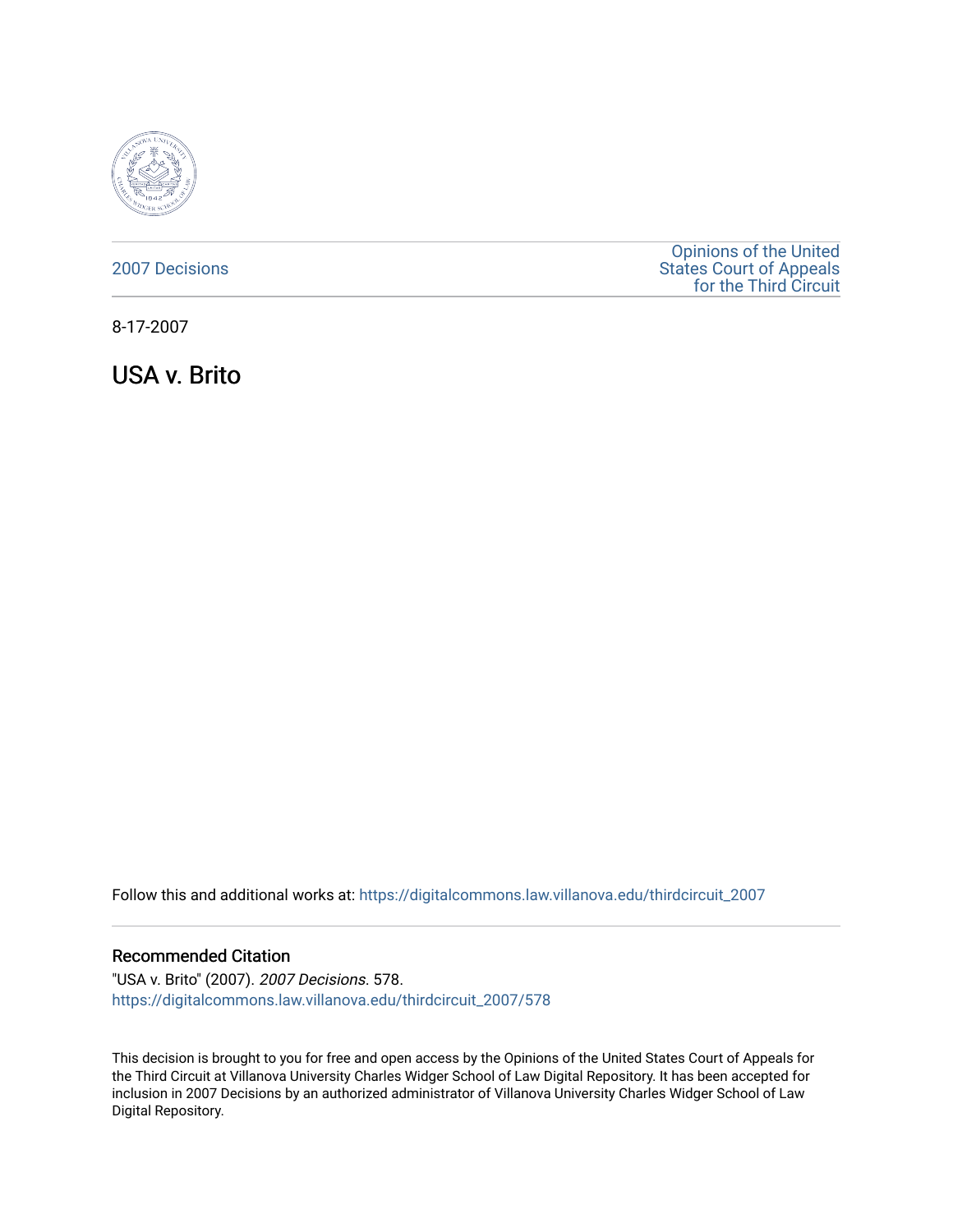### NOT PRECEDENTIAL

## UNITED STATES COURT OF APPEALS FOR THE THIRD CIRCUIT

Nos. 05-4445 & 05-4862

\_\_\_\_\_\_\_\_\_\_\_\_

\_\_\_\_\_\_\_\_\_\_\_\_

UNITED STATES OF AMERICA,

Appellant in 05-4862

v.

JOSE BRITO,

Appellant in 05-4445

On Appeal from the United States District Court for the Eastern District of Pennsylvania (No. 00-CR-00635)

 $\overline{\phantom{a}}$ 

Honorable Ronald L. Buckwalter, District Judge

Submitted Pursuant to Third Circuit LAR 34.1(a) March 16, 2007

 $\overline{\phantom{a}}$ 

Before: FUENTES, GREENBERG, and LOURIE,<sup>\*</sup> Circuit Judges.

(Filed: August 17, 2007) \_\_\_\_\_\_\_\_\_\_\_\_

# OPINION OF THE COURT

<sup>\*</sup> The Honorable Alan D. Lourie, United States Circuit Judge for the Federal Circuit, sitting by designation.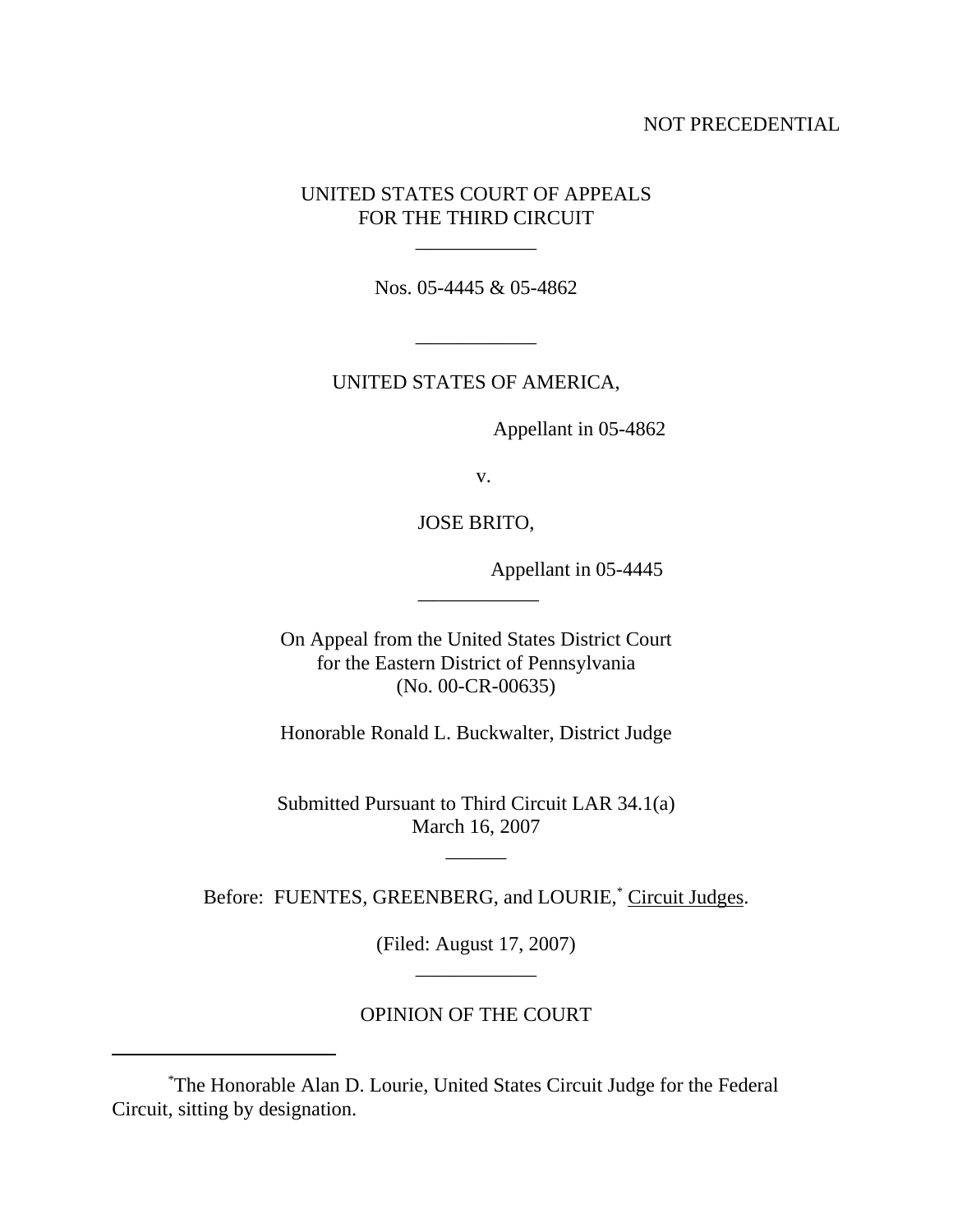#### LOURIE, Circuit Judge.

Jose Brito pled guilty to three counts of possession of cocaine with intent to distribute and distribution, in violation of 21 U.S.C.  $\S$  841(a)(1); four counts of possession of heroin with intent to distribute and distribution, in violation of 21 U.S.C. § 841(a)(1); and three counts of possession of cocaine base ("crack cocaine") with intent to distribute and distribution, in violation of 21 U.S.C. § 841(a)(1). Based on these convictions, the district court sentenced Brito to a total custodial term of 140 months, to be followed by five years of supervised release, and a \$1000.00 special assessment. Brito appeals his sentence, asserting that the district court erred in imposing a two-level sentencing enhancement for possession of a dangerous weapon during a violation of the Controlled Substances Act pursuant to U.S.S.G.  $\S$  2D1.1(b)(1). In addition, Brito asserts that the crack cocaine sentencing disparity in 21 U.S.C. § 841 violates his fundamental right of liberty. The government cross-appeals Brito's sentence, asserting that the district court improperly categorically rejected the § 841 crack versus powder cocaine ratio and substituted its own ratio for that legislated by Congress. For the reasons we set forth below, we will vacate Brito's sentence and remand the case to the district court for resentencing.

\_\_\_\_\_\_\_\_\_\_\_\_

In the summer of 2000, a cooperating witness operating under the supervision of the Drug Enforcement Administration (DEA) made several controlled purchases of illegal narcotics from Brito. DEA surveillance agents saw Brito enter an apartment at 538 Walnut Street, Reading, Pennsylvania ("the apartment") during or before the transactions. Brito was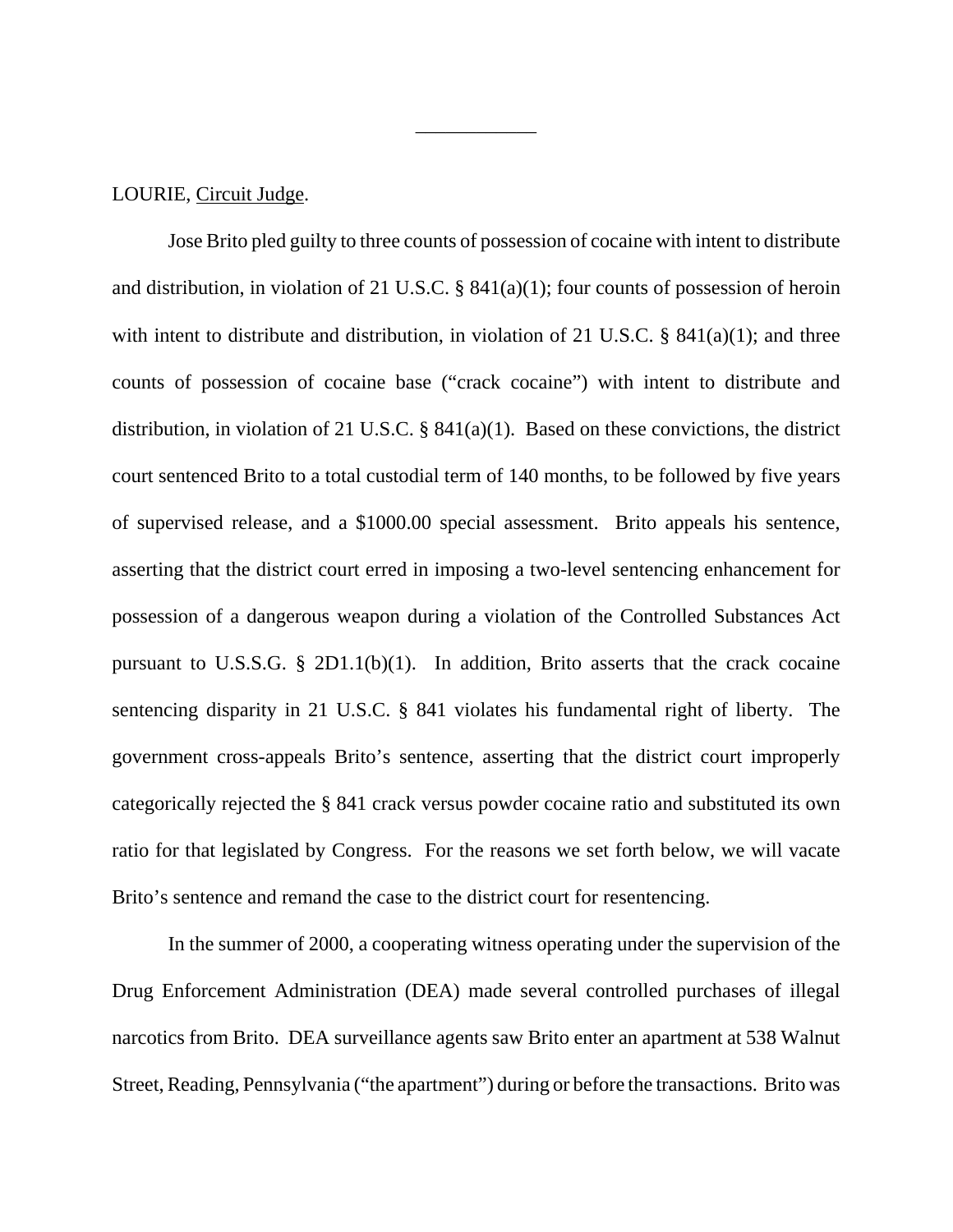apprehended in the midst of a final transaction as he exited the apartment. When he was arrested, Brito was carrying 55.1 grams of crack cocaine, 0.55 grams of heroin, and 55.9 grams of cocaine powder. Following Brito's arrest, the apartment was searched pursuant to a warrant, resulting in the recovery of, among other things, 479.1 grams of crack cocaine, 93.6 grams of heroin, 283.2 grams of cocaine powder, an unloaded Lorcin .380 caliber semiautomatic pistol, and .380 and .38 caliber ammunition. The pistol was inside a couch in the living room next to numerous bags of heroin packaged in the same way as those purchased from Brito during the supervised transactions. Brito was never observed to be in actual possession of the pistol, nor did he refer to it in any conversations with the cooperating witness.

On December 19, 2001, Brito entered a guilty plea to twelve counts of the indictment, including the ten counts listed above and two counts relating to possession of a firearm. On March 12, 2002, the district court permitted Brito to withdraw his pleas as to the two counts relating to possession of a firearm, and the government dismissed those counts. At the initial sentencing hearing on October 24, 2003, the court imposed a two-level upward adjustment for possessing a dangerous weapon under United States Sentencing Guidelines § 2D1.1(b)(1), despite Brito's objection. The court sentenced Brito to 235 months imprisonment, which was at the bottom of the Sentencing Guidelines range.

Following an appeal, this Court remanded for resentencing in light of United States v. Booker, 543 U.S. 220 (2005). The district court began a resentencing hearing on June 28, 2005, and asked the parties for additional briefing on the crack versus powder cocaine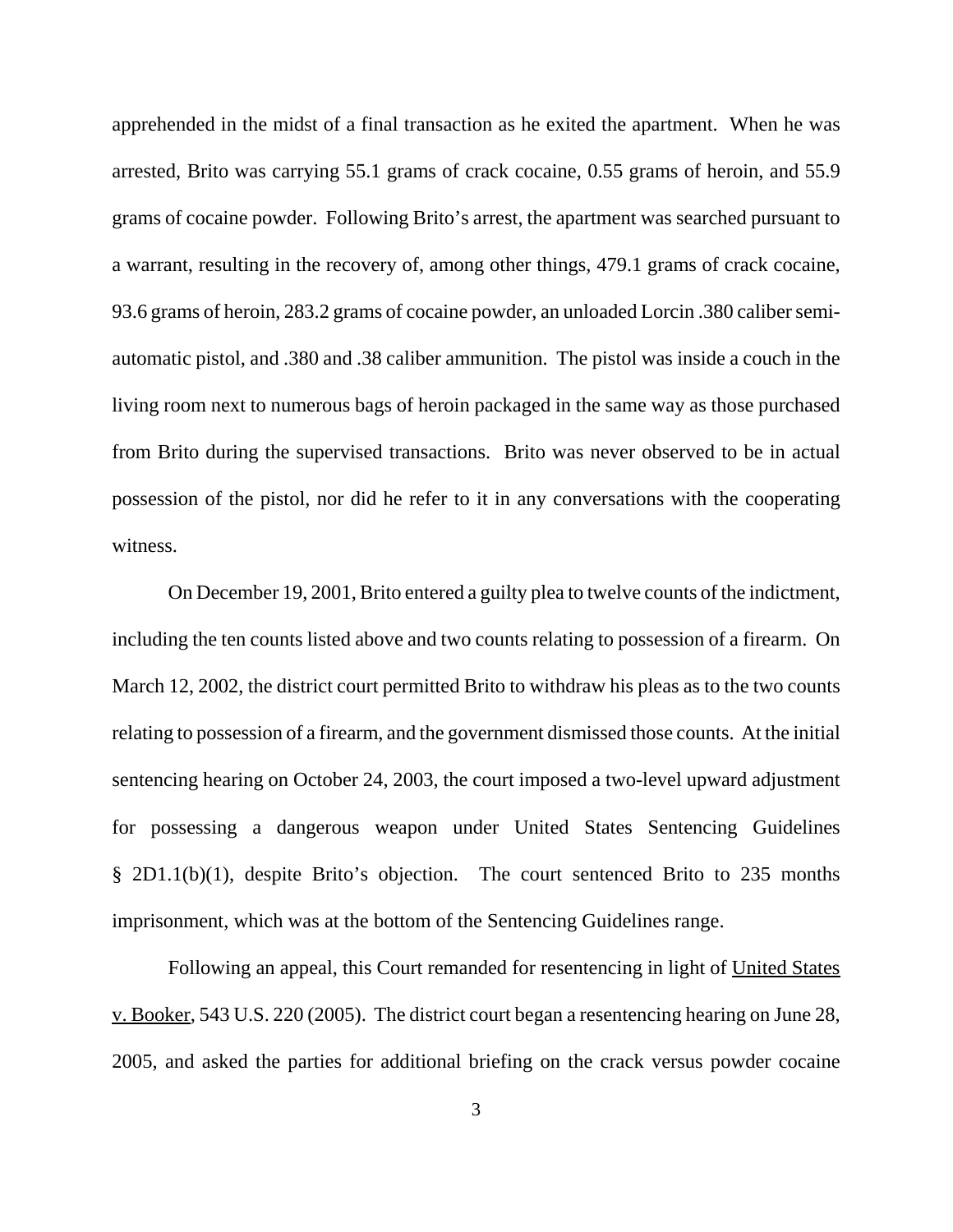sentencing disparity. After reconvening the hearing on September 27, 2005, the court determined that the Sentencing Guidelines range was 235 to 293 months of imprisonment based on Brito's calculated total offense level. Relying heavily on reports from the Sentencing Commission recommending an adjustment of the crack to powder cocaine sentencing ratio, the court found that an approximately two to one ratio was more appropriate and sentenced Brito to 140 months of imprisonment.

Brito argues that the two-level sentencing enhancement for firearm possession was not supported by the evidence. Because Brito was not in actual possession of the firearm, he argues that the government must prove that he had constructive possession of it. Brito further argues that while the government may have shown access to the weapon, it failed to prove any intent to exercise control over it. Brito also argues that the government failed to demonstrate any nexus between the weapon and the underlying criminal activity that it was alleged to further. The government responds that Brito overstates its burden. The government argues that temporal and spatial proximity between firearms and drugs makes their connection and a possessor's intent to use the firearms highly probable. The government adds that the factors to be weighed in making the enhancement determination favor a finding that the district court correctly applied the two-level upward adjustment.

The Sentencing Guidelines provide that a two-level increase in an offense level should be applied if "a dangerous weapon (including a firearm) was possessed" in connection with an offense involving drugs. U.S.S.G. § 2D1.1(b)(1). Note 3 of the commentary to § 2D1.1 states, "The enhancement for weapon possession reflects the increased danger of violence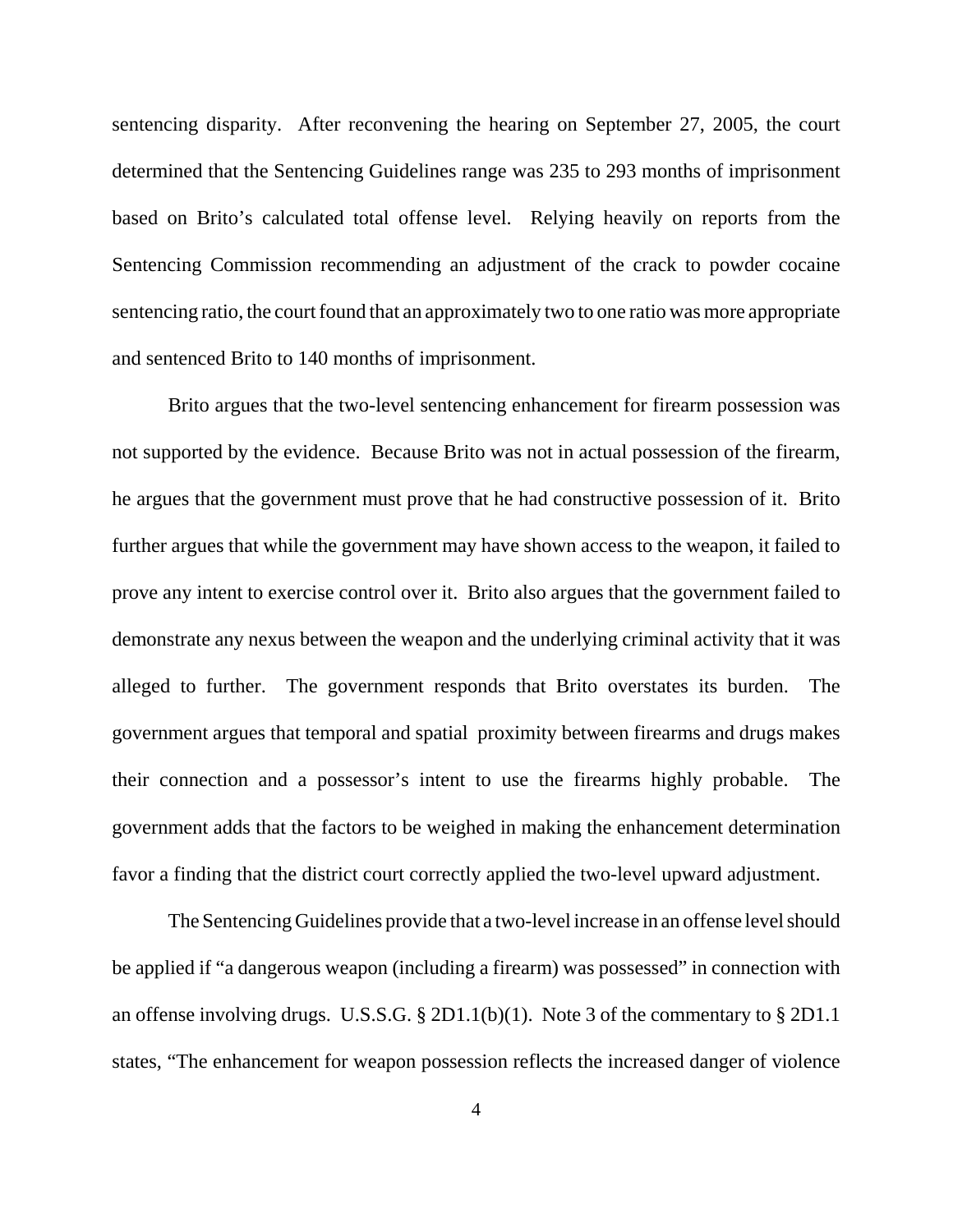when drug traffickers possess weapons. The adjustment should be applied if the weapon was present, unless it is clearly improbable that the weapon was connected with the offense." U.S.S.G. § 2D1.1, Note 3 (emphasis added). We review the conclusion that a defendant possessed a weapon in furtherance of his drug activity under the clearly erroneous standard. United States v. Demes, 941 F.2d 220, 222-23 (3d Cir. 1991).

We agree with the government that there was no clear error in the district court's conclusion to apply a two-level increase pursuant to the Guidelines. In United States v. Drozdowski, 313 F.3d 819 (3d Cir. 2002), this Court noted that courts have relied on a number of variables in making the "clearly improbable" determination, including: (1) the type of gun involved (handguns less improbable than hunting rifles); (2) whether the gun was loaded; (3) whether the gun was stored near the drugs or drug paraphernalia; and (4) whether the gun was accessible. Here, the firearm was an unloaded handgun stored next to some of the drugs in the apartment couch—a readily accessible location. Other drug paraphernalia, including a cooking pot with a latent fingerprint matching that of Brito and ammunition for the gun were also found in the apartment. Brito was seen entering and exiting the apartment and was in possession of a key to the apartment. Under the circumstances of this case, we cannot say that it was clearly improbable that Brito used the Lorcin .380 caliber semiautomatic pistol in connection with his drug trafficking activity.

Brito next argues that application of the two-level increase in his total offense level constituted a violation of his Sixth Amendment rights. The government responds that the findings of fact relevant to the advisory Sentencing Guidelines do not implicate the right to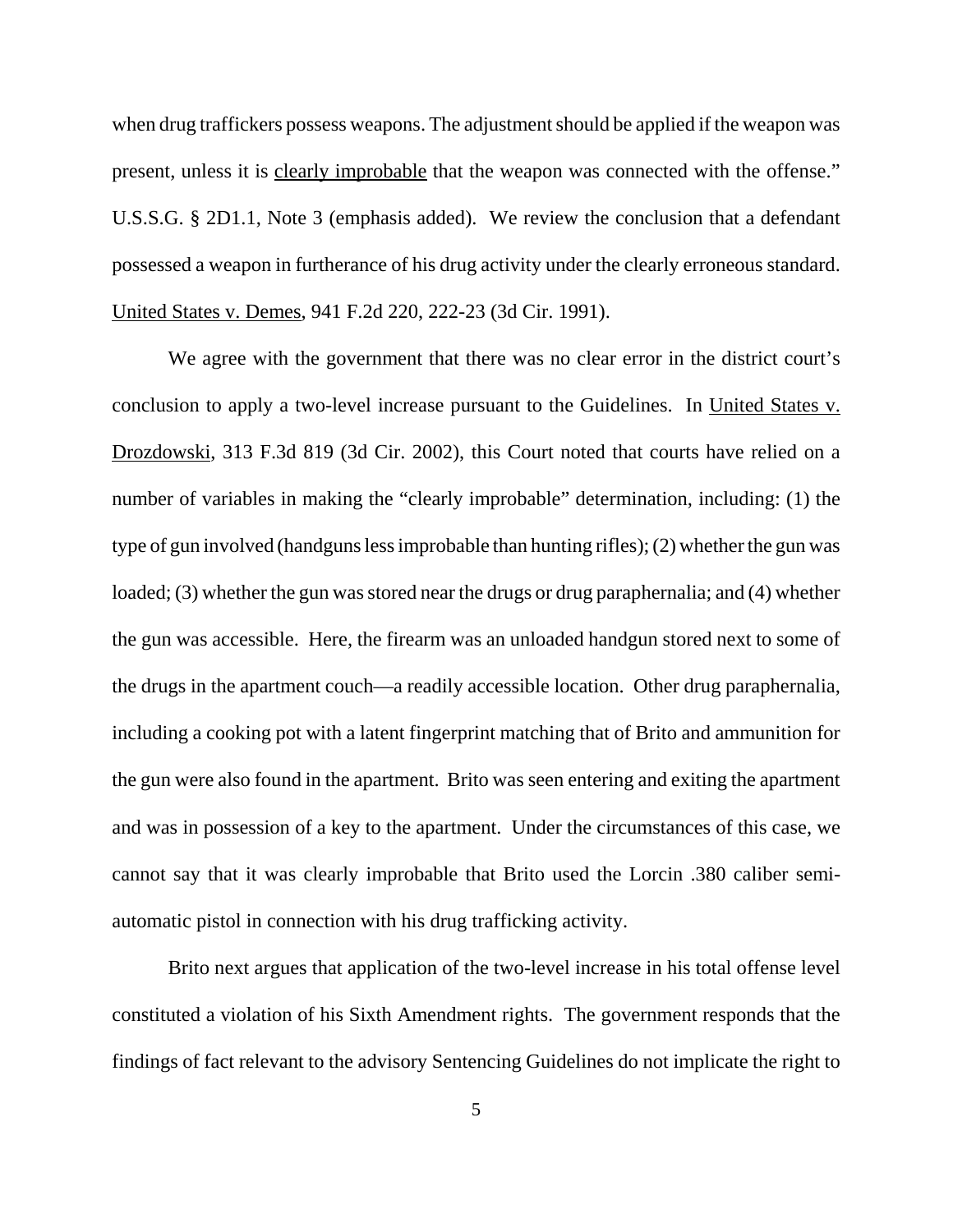a jury trial if they do not increase the statutory maximum sentence for the applicable offenses.

We agree with the government that Brito's Sixth Amendment rights were not violated by the district court's application of the two-level increase for possession of a firearm in furtherance of a drug crime. This Court recently addressed this issue en banc in United States v. Grier, 475 F.3d 556, 565 (3d Cir. 2007) (parallel citations omitted):

Like the right to a jury trial, the right to proof beyond a reasonable doubt attaches only when the facts at issue have the effect of increasing the maximum punishment to which the defendant is exposed. Apprendi, 530 U.S. at 489-94. The advisory Guidelines do not have this effect. They require the district judge to make findings of fact, but none of these alters the judge's final sentencing authority. Booker, 543 U.S. at 233. They merely inform the judge's broad discretion. Id.

Including the two-level increase, Brito's total offense level under the guidelines was 38, leading to a maximum suggested sentence of 293 months (24 years, 5 months). Two of the counts to which Brito pled were subject to a statutory maximum sentence of lifetime imprisonment. Because the sentencing enhancement at issue did not increase Brito's statutory maximum sentence, there was no Sixth Amendment violation. We will thus affirm the district court's application of the two-level increase in Brito's total offense level.

Finally, Brito argues that the sentencing disparity between crack cocaine and powder cocaine in 21 U.S.C. § 841(b), as reflected in the Sentencing Guidelines, violates his fundamental right of liberty. Specifically, Brito alleges that because the sentencing disparity is not narrowly tailored to serve a compelling government interest, it violates his substantive due process rights. Brito quotes from law review articles and reports from the Sentencing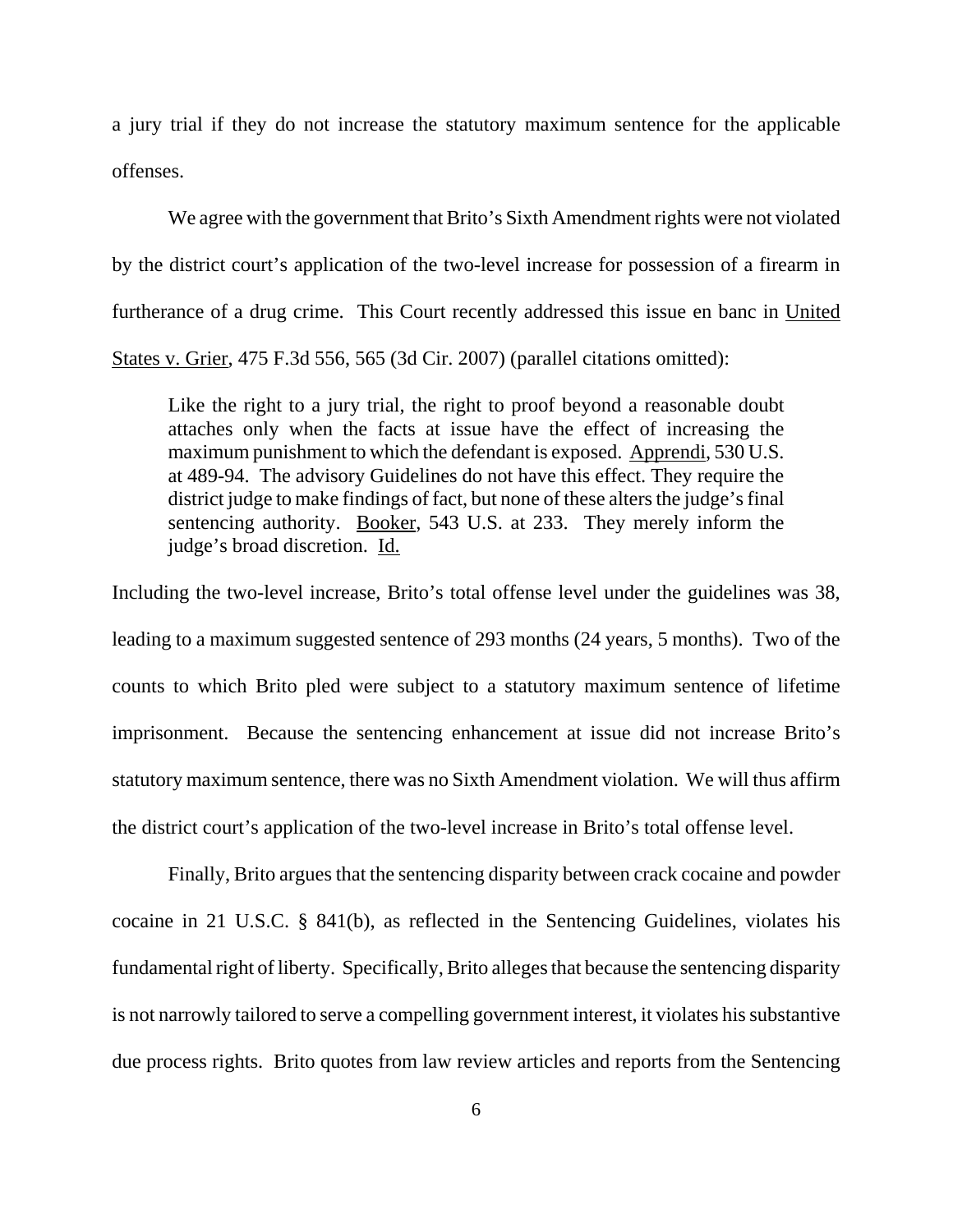Commission, recommending to Congress that the sentencing disparity be greatly reduced or eliminated, to support his argument that there is no basis in fact for the highly differential treatment of cocaine in base form as compared to powder form. The government responds that it is Congress that defines the penalties for federal crimes, and the standard of review of a district court's application of a penalty is extremely deferential. The government continues that it is not the role of a court to substitute its judgment for that of Congress and that Congress did not act either arbitrarily or irrationally when it believed that crack cocaine presented a greater threat to the public than powder cocaine. The government concludes that it was also therefore inappropriate for the district court to categorically reject the sentencing guidelines based on the statute and substitute its own ratio in place of that legislated by Congress.

We agree with the government that the district court improperly substituted its own judgment concerning the correct ratio between crack and powder cocaine for that legislated by Congress. We review sentences for "reasonableness," which requires the district court to give "meaningful consideration to the § 3553(a) factors." United States v. Cooper, 437 F.3d 324, 327, 329 (3d Cir. 2006). Also, "the more that a sentence varies from the advisory Guidelines range, the more compelling the supporting reasons must be." United States v. Manzella, 475 F.3d 152, 161 (3d Cir. 2007). Of particular relevance to the question before us, in United States v. Ricks, 2007 U.S. App. Lexis 17258, \*18 (3d Cir. July 20, 2007) (precedential), this Court stated "that a district court fails to 'meaningfully consider' the Guidelines when it rejects the 100-to-1 ratio as a matter of policy." Also in Ricks, this Court